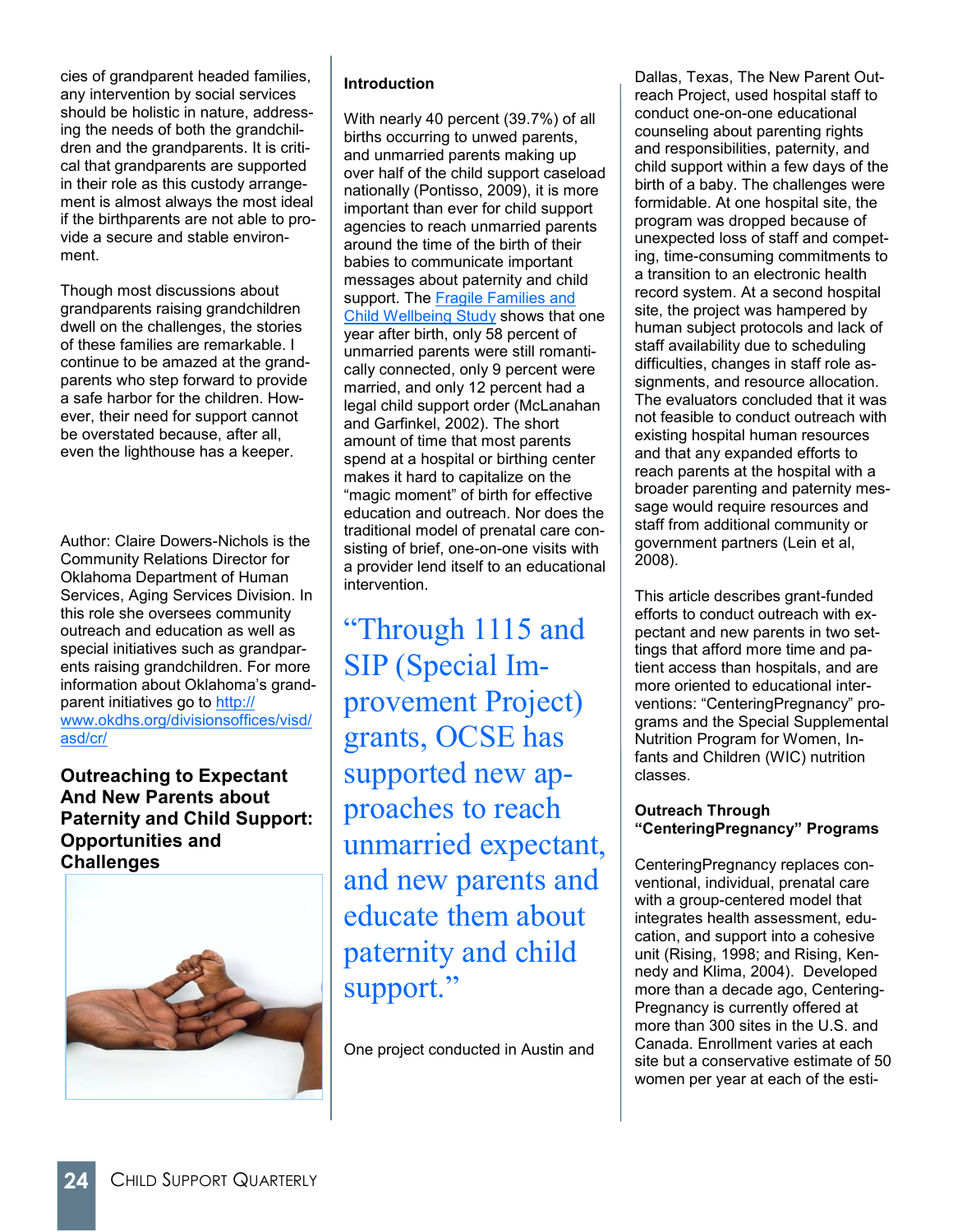mated 300 sites in the U.S. and Canada would lead to an estimate of approximately 15,000 patients per year.

CenteringPregnancy groups include low-risk pregnant women with similar delivery dates who enter the program at the beginning of their second trimesters. The format integrates prenatal medical checks with group support and a formal curriculum dealing with pregnancy and birth that is delivered in 10 or 12 sessions spaced several weeks apart. The groups are facilitated by Certified Nurse Midwives (CNM) or nurse practitioners and co-facilitated by clinicians or others who are trained in group process and use formal, interactive curricula dealing with pregnancy and birth. CenteringPregnancy provides opportunities for peer support, cohesion, and sustained education without the limitations of time and competing interests endemic to hospitals and birthing centers (Klima, 2003). Research shows that babies born to CenteringPregnancy participants have higher birth weights and are less apt to be born prematurely than their counterparts who receive individual care (Ickovics *et al*., 2003) while teen participants in Centering-Pregnancy have a lower no-show rate for prenatal care sessions and are more apt to return for a postpartum visit and follow-up care. (Grady and Bloom, 2004).

As part of Strong Start – Stable Families, a project funded by OCSE under a Section 1115 research and demonstration grant to the Texas Office of the Attorney General (OAG), the Teen Health Clinics of Baylor College of Medicine in Harris County, Texas developed a Centering-Pregnancy program and offered pregnant adolescents and their partners the opportunity to receive prenatal care through that program. To the regular CenteringPregnancy curriculum, Teen Clinic staff added material on paternity, child support, and healthy relationships drawn from both the OAG curriculum Parenting and Paternity Awareness (p.a.p.a.) and OCSE resources, Parenting Two-gether, Maps for New Dads, and The Power of Two, that teaches adolescents about the rights and responsibilities of parenting, paternity establishment, and healthy relationships. At the conclusion of the three year project, 211 pregnant adolescents and 126 male partners attended group classes on pregnancy and childbirth and were exposed to material on paternity, child support, and relationships (Pearson and Davis, 2009).

As part of Healthy Babies— Healthy Relationships, a project funded by OCSE under a SIP grant to the Center for Policy Research, CenteringPregnancy programs at the Teen Pregnancy Center at Barnes Jewish Hospital in St. Louis and Peak Vista Community Health Center in Colorado Springs, added material on paternity and child support to the regular CenteringPregnancy curriculum. Using interactive formats consistent with the rest of the CenteringPregnancy curriculum, adolescents (in St. Louis) and women of all ages (in Colorado Springs) were exposed to material about the difference between biological and legal parentage, the voluntary acknowledgment process, the benefits of paternity establishment, and fact and fiction about the child support system. The material was drawn from the Texas OAG curriculum, No Kidding—Understanding Paternity and Child Support. Currently. Across the St. Louis and Colorado Springs sites, 512 pregnant women and 107 male partners have attended group classes on pregnancy and childbirth and have been exposed to material on paternity, child support, and relationships.

Collaborating with CenteringPregnancy Programs offers many opportunities and challenges for child support. As a prenatal program that qualifies for Medicaid reimbursement, it is largely utilized by lowincome women—the precise population that child support seeks to reach. Its multi-session, educational format led by trusted health professionals with peer group reinforcement makes it an excellent educational setting. Although the standard curriculum focuses on the obvious issues of pregnancy, childbirth, nutrition and infant care, it also covers issues pertaining to abuse, contraception, communication with partners and social supports, which are viewed as compatible with discussions about paternity and child support. Once staff realizes that the material does not deter patients from obtaining prenatal care and offers information that can help their financial circumstances, they are supportive of the curriculum enhancement. Finally, expectant parents in CenteringPregnancy programs who are exposed to information on paternity and child support rate it favorably. Although few new parents report that they want court-ordered child support, most say that it is very helpful to learn about the legal and financial side of parenting and to better understand their rights and responsibilities.

The many benefits to working with CenteringPregnancy are offset by a variety of challenges. One challenge is finding enough time in the ambitious CenteringPregnancy curriculum to add material on paternity and child support. The standard 10-session program is packed with learner objectives. In addition, many other programs would like to incorporate their messages in the sessions. Child support faces stiff competition for program time. Another challenge is to present material on paternity and child support in an interactive, participatory manner and avoid didactic approaches that conflict with the program's philosophy. The materials developed by the Texas OAG are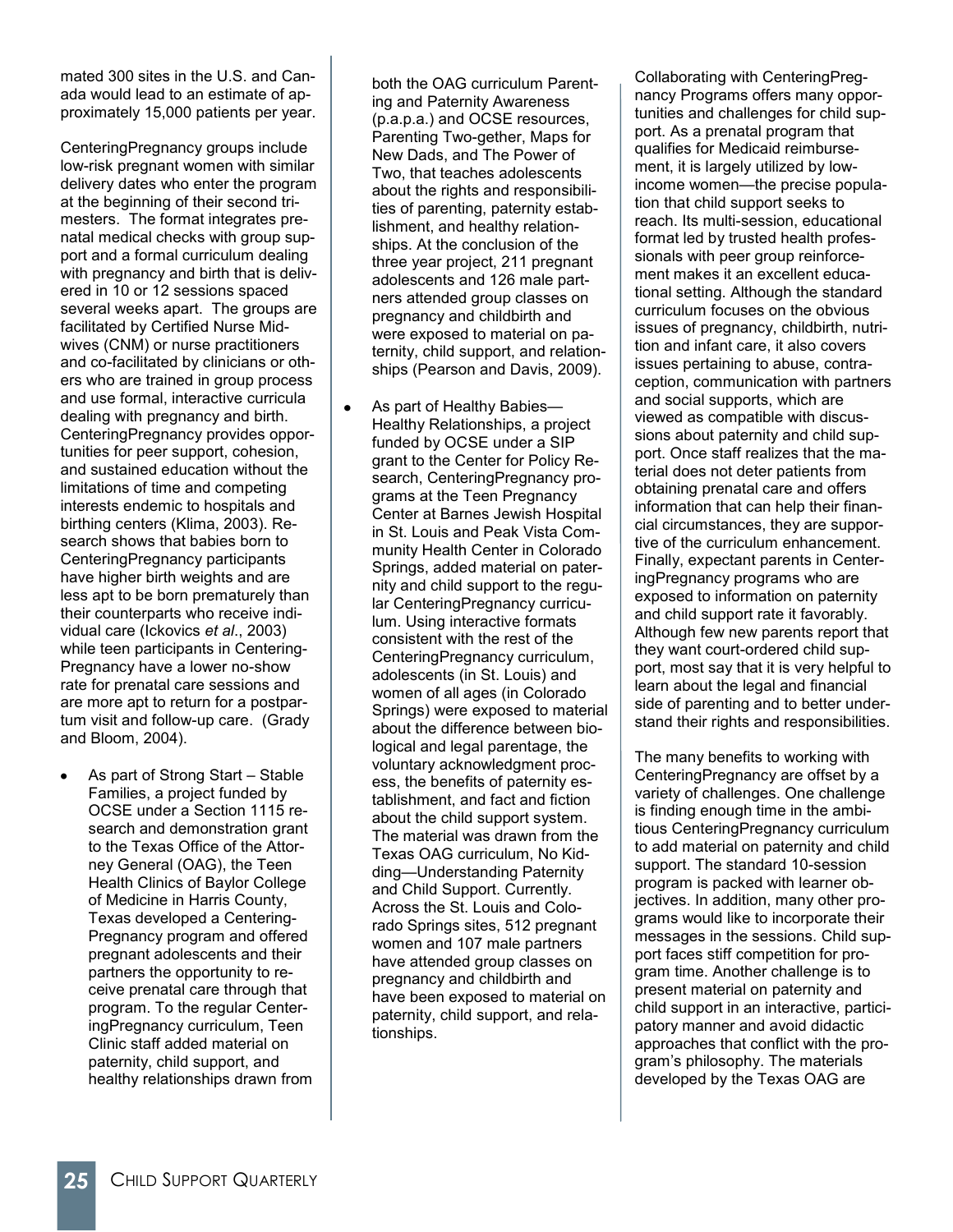great resources, but it remains challenging to present legal information in an engaging, interactive manner. Male participation in CenteringPregnancy groups is low, even in programs such as those in St. Louis and Colorado Springs, where fathers are welcome. Training health care facilitators on paternity and child support issues so that they understand the importance of the topic for their clients and feel comfortable leading sessions and/or answering questions is still another challenge. Since their major goal is providing prenatal care, health care professionals are reluctant to discuss legal issues that might frighten patients and drive them away, especially undocumented and immigrant populations.

Finally, despite its growth, Centering-Pregnancy remains a relatively small program that is not routinely available in most traditional medical settings. It is locally administered which means that collaborations and program access must be developed at the local level.

### **Outreach Through WIC Nutrition Classes**

Established in 1974, WIC attempts to increase the nutrition levels and general well-being of children. The U.S. Department of Agriculture provides states with federal grants that comprise 62 percent of the program's budget with state contributions comprising the other 38 percent. The money is used for supplemental foods, referrals to health care and social services providers, and nutrition education. The program targets low income, pregnant, and postpartum women, infants, and children up to the age of five years who are at nutritional risk and have a household income that is at or below 185% of the poverty level. Administered by 90 WIC state agencies in 10,000 clinic sites throughout the nation, WIC serves over nine million women and children. Half of WIC participants are children ages one to five; 26 percent are infants under age one; and 25

percent are pregnant, postpartum, and breastfeeding women (Children's HealthWatch, 2009). According to recent reports, WIC serves 45 percent of all infants born in the United States (Devaney, 2003).

WIC participants receive monthly vouchers to purchase foods high in the essential nutrients that are often lacking in the diets of low-income families including infant formula and cereal. In response to a recommendation by the Institute of Medicine, WIC food packages were amended in 2009 to include more fruits and vegetables. WIC's public health workers screen all immunization records of infants and children under age two and provide referrals to immunization services. WIC also conducts regular nutrition education sessions that focus on healthy eating. WIC participants are required to attend two nutrition education sessions in each six month certification period although they cannot be denied food coupons for failure to attend. (Children's HealthWatch, 2009).

Research on the effects of WIC participation on children finds that the program's promotion of supplementation during pregnancy is linked to more positive birth outcomes. Indeed, a 2002 study that controlled for biases that may have been introduced by program selection and participation factors revealed a significant positive association between WIC participation and birth weight (Kowalski-Jones and Duncan, 2002). Several studies have found that prenatal WIC participants were more likely than non-participants to initiate prenatal care earlier and to receive adequate levels of prenatal care and are less likely to receive no care or care in the third trimester. Low -income children enrolled in WIC are linked to the health-care system and are much more likely to be receiving preventive and curative care (Devaney, 2003). Children under the age of three who receive WIC are more likely to be in excellent or good health than eligible children who do

not receive WIC due to access problems as well as being within developmentally normal limits and in food secure households (Children's HealthWatch, 2009).

As part of Healthy Babies—Healthy Relationships, a project funded by OCSE under a SIP grant to the Center for Policy Research, a WIC clinic operated by Roseland Hospital at Catholic Charities in Chicago, Illinois, agreed to incorporate material on paternity and child support in its nutrition classes for pregnant women and mothers of infants and children under the age of one. The material on paternity and child support is presented by project personnel who have been trained on paternity and child support. They use activities and visual aids adapted from materials developed by the Texas OAG (No Kidding—Understanding Paternity and Child Support). The 45-60 minute interactive session deals with the difference between biological and legal parentage, the voluntary acknowledgment process, the benefits of paternity establishment, and facts and fictions about the child support system. In the six months since project staff began presenting material on paternity and child support to WIC classes on a routine basis, more than 500 women and 69 men have attended the sessions. Preliminary feedback has been very positive with participants rating the information as extremely helpful and relevant to their situation.

Like CenteringPregnancy, child support collaboration with WIC has the potential to reach low-income expecting and new parents in a trusted setting that has a commitment to education. Although the program focuses on nutrition and food supplementation, one of its core objectives is to provide referrals for health care and social services, the latter of which might be construed to cover child support agencies. A further connection between USDA, the agency that administers the WIC program and the child support en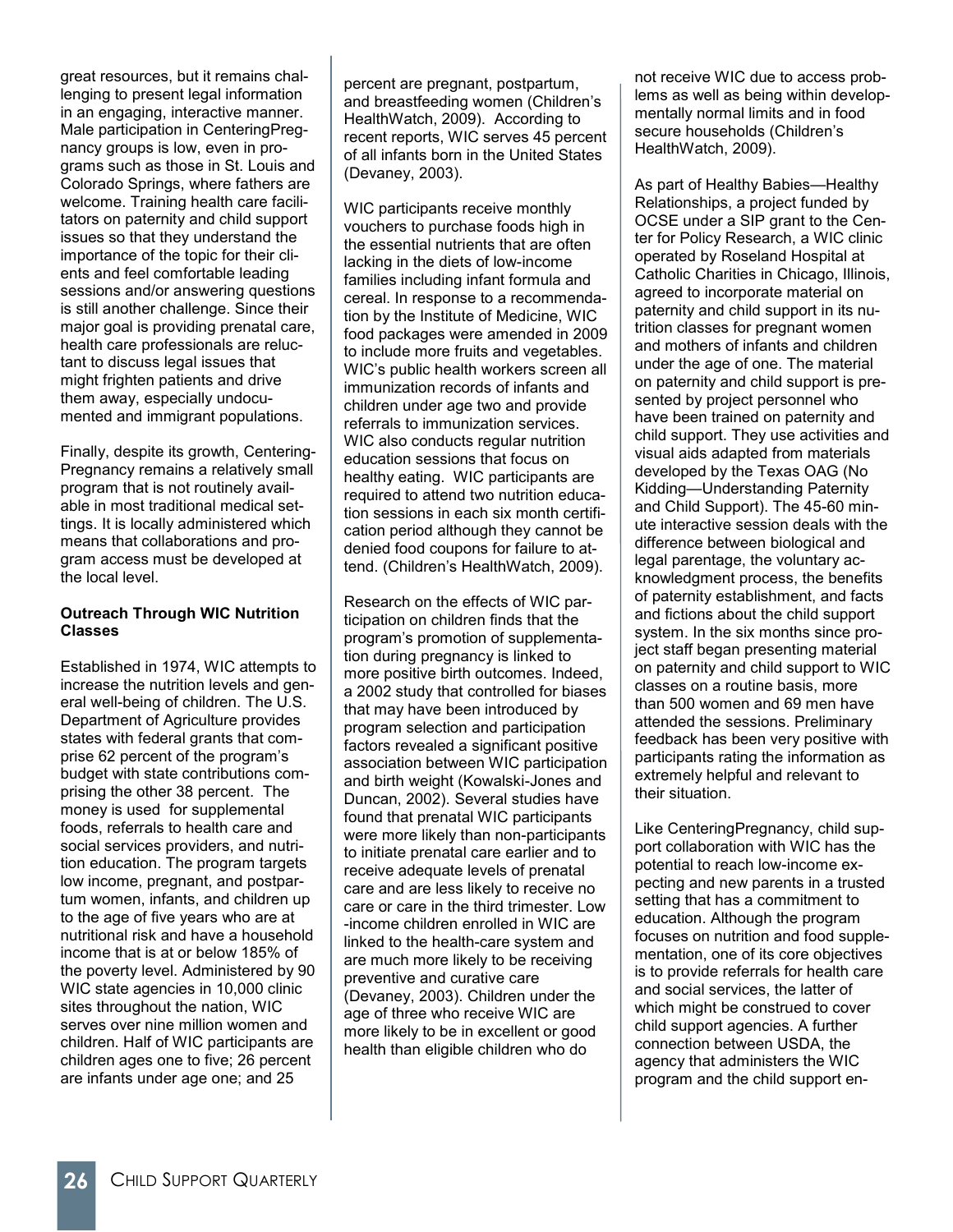forcement program, is the fact that the USDA prepares estimates of annual expenditures on children from birth through age 17 that is widely used by states in setting their mandated child support guidelines.

Finally, both WIC and the child support program enjoy strong costbenefit ratings. A recent study of WIC by the U.S. Government Accounting Office found that every \$1.00 spent on WIC resulted in savings of between \$1.77 and \$3.13 in health care costs in the first 60 days after an infant's birth. Like the child support enforcement program, the program has the highest rating possible from the U.S. Office of Management and Budget's Program Assessment Rating Tool (Children's Health-Watch, 2009).

The barriers to presenting child support to target audience at WIC sites include the local nature of program administration; competition from other groups and causes who seek to present their message to the same populations; the general absence of expectant and new fathers at most WIC nutrition classes; the need to train staff to understand the importance of paternity and child support issues for their caseload; and the short amount of time normally allotted to nutrition classes. At many sites, the WIC classes have become somewhat pro forma and clients have come to expect that they can drop into the WIC site to process their recertifications and obtain their coupons and food supplements without having to do more than look at a five or ten minute video about nutrition. Finally, although the program serves 9 million, it is estimated that only 57 percent of eligible participants have actually enrolled in the program (Children's HealthWatch, 2009).



**Discussion**

If the child support enforcement program wants to reach expectant and new, unmarried parents about paternity and child support in settings that are less hectic and rushed than a hospital or birthing center, it will have to collaborate with a variety of programs that offer prenatal and post-partum services. All present a variety of challenges to gaining access to parents and obtaining enough time to communicate with them.

- Access: Collaborating with locally administered programs means that access must be negotiated on a program-by-program basis. There are an estimated 300 CenteringPregnancy sites and 10,000 WIC clinic sites.
- Curriculum Time: All programs  $\bullet$ have other content priorities and get many requests from other worthwhile causes to incorporate their material. There is only so much that can be added (and covered) in programs.
- Competing Priorities: Prenatal programs aim to provide prenatal care and are reluctant to raise legal or governmental issues that might frighten immigrant populations and discourage them from attending care appointments. WIC programs focus on nutritional improvement among at-risk mothers and their babies. As part of the

process of gaining access, child support programs would need to address these reservations and convince program administrators that the paternity/child support message is compatible.

- Staff Training: Staff in collaborating programs will need to be trained on paternity and child support before they feel comfortable and competent raising these issues or even having outsiders present about them. Program staff does not like getting questions from clients that they are unable to answer. Getting staff trained to deliver the material on paternity and child support themselves presents an even bigger training challenge.
- Lack of Curricula: With the exception of the Texas OAG, which has developed the No Kidding and the p.a.p.a. (Parenting and Paternity Awareness) curricula that teach about the rights and responsibilities of parenting, paternity establishment and the child support system in a standardized but interactive and engaging manner, there is no "offthe-shelf" module on paternity and child support that might be incorporated into a variety of prenatal, nutrition, or marriage programs across the country. Since many of these programs are interactive and process-oriented, the new curriculum would need to embed information in a more active format and have appropriate activities and discussion topics.
- Demands on the Child Support Agency: While some programs will prefer to use their own facilitators to deliver the material on paternity and child support, others will want outside presenters. Doing outreach at multiple sites with small audiences would place big demands on the child support agency at a time when